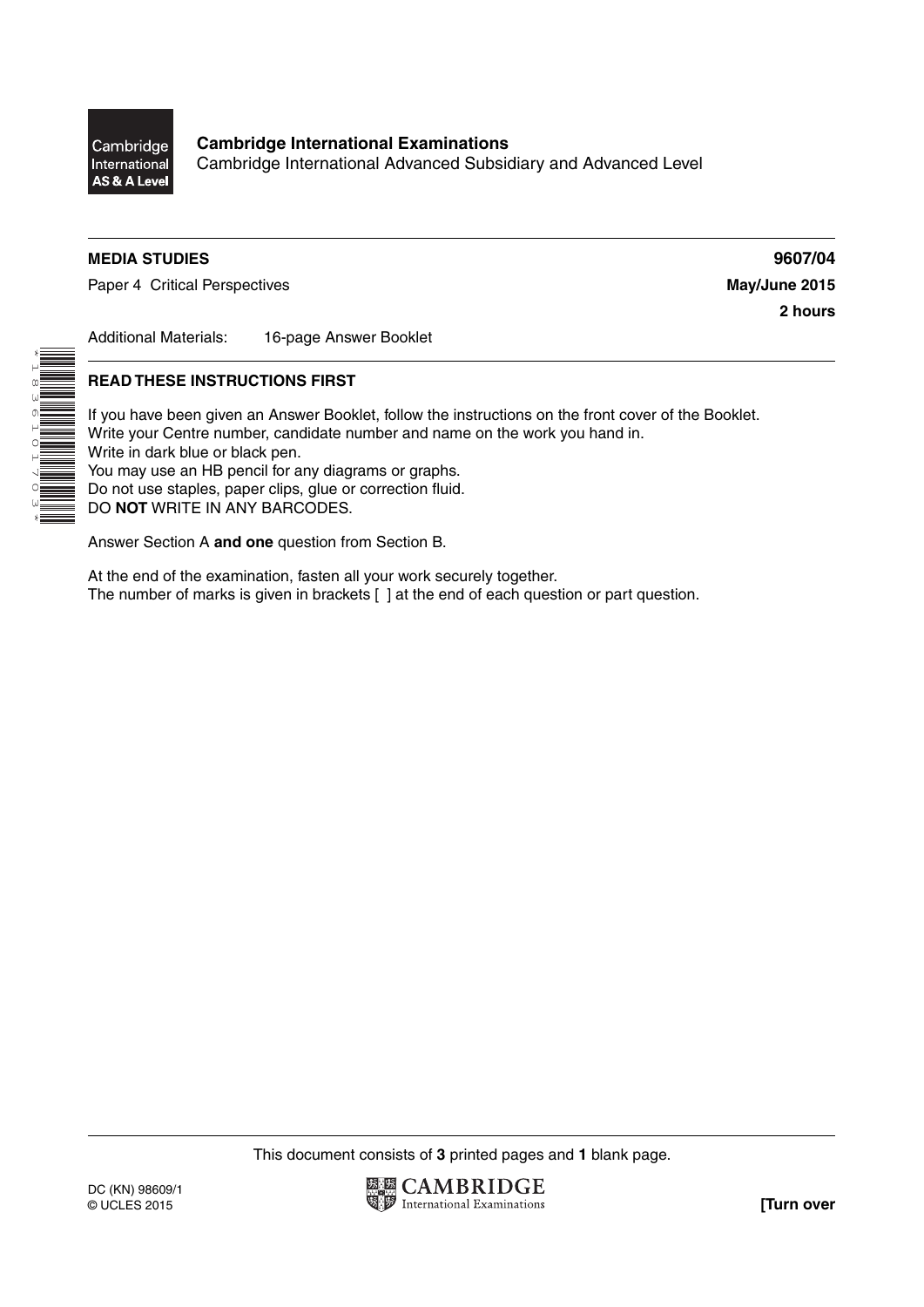## **Section A: Evaluation of skills development**

*In this section you need to write about your work for the Foundation Portfolio and Advanced Portfolio components. You must answer both 1(a) and 1(b).*

- **1 (a)** In what ways did you engage with the conventions of real media texts in your own productions? [25]
	- **(b)** Analyse one of your productions in relation to ideas about representation. [25]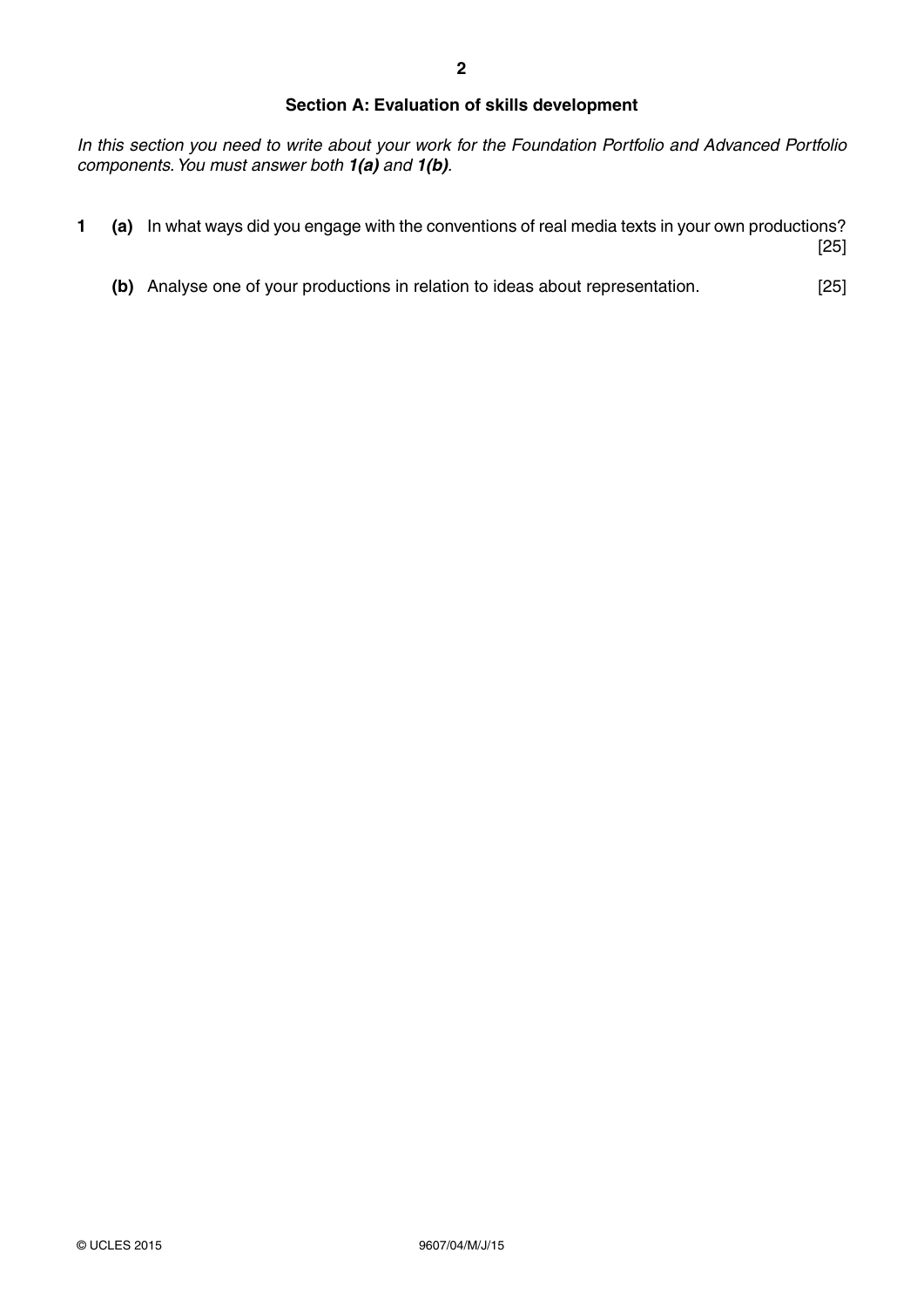#### **Section B: Contemporary media issues**

Answer **one** question from Section B.

*You should refer to at least two different media and support your answer with reference to contemporary examples.*

# **Contemporary media regulation**

| 2                                    | How effective is contemporary media regulation?                                                                             | [50] |
|--------------------------------------|-----------------------------------------------------------------------------------------------------------------------------|------|
| <b>OR</b>                            |                                                                                                                             |      |
| 3                                    | Evaluate the arguments for stricter regulation of the media.                                                                | [50] |
| <b>Global media</b>                  |                                                                                                                             |      |
| 4                                    | Assess the arguments for and against global media.                                                                          | [50] |
| <b>OR</b>                            |                                                                                                                             |      |
| 5                                    | To what extent is the audience for the media now 'global'?                                                                  | [50] |
| <b>Media and collective identity</b> |                                                                                                                             |      |
| 6                                    | Discuss the social implications of media representation.                                                                    | [50] |
| <b>OR</b>                            |                                                                                                                             |      |
| 7                                    | To what extent does the representation of a particular social group change over time?                                       | [50] |
| Media in the online age              |                                                                                                                             |      |
| 8                                    | "The online age has totally destroyed traditional media distribution methods." How far do you agree<br>with this statement? | [50] |
| <b>OR</b>                            |                                                                                                                             |      |
| 9                                    | How far has the online age changed the way audiences use the media?                                                         | [50] |
| Post-modern media                    |                                                                                                                             |      |
| 10                                   | How far does the concept of post-modernism help you to understand some of the media texts you<br>have studied?              | [50] |
| <b>OR</b>                            |                                                                                                                             |      |

**11** To what extent do post-modern media blur the boundaries between reality and representation? [50]